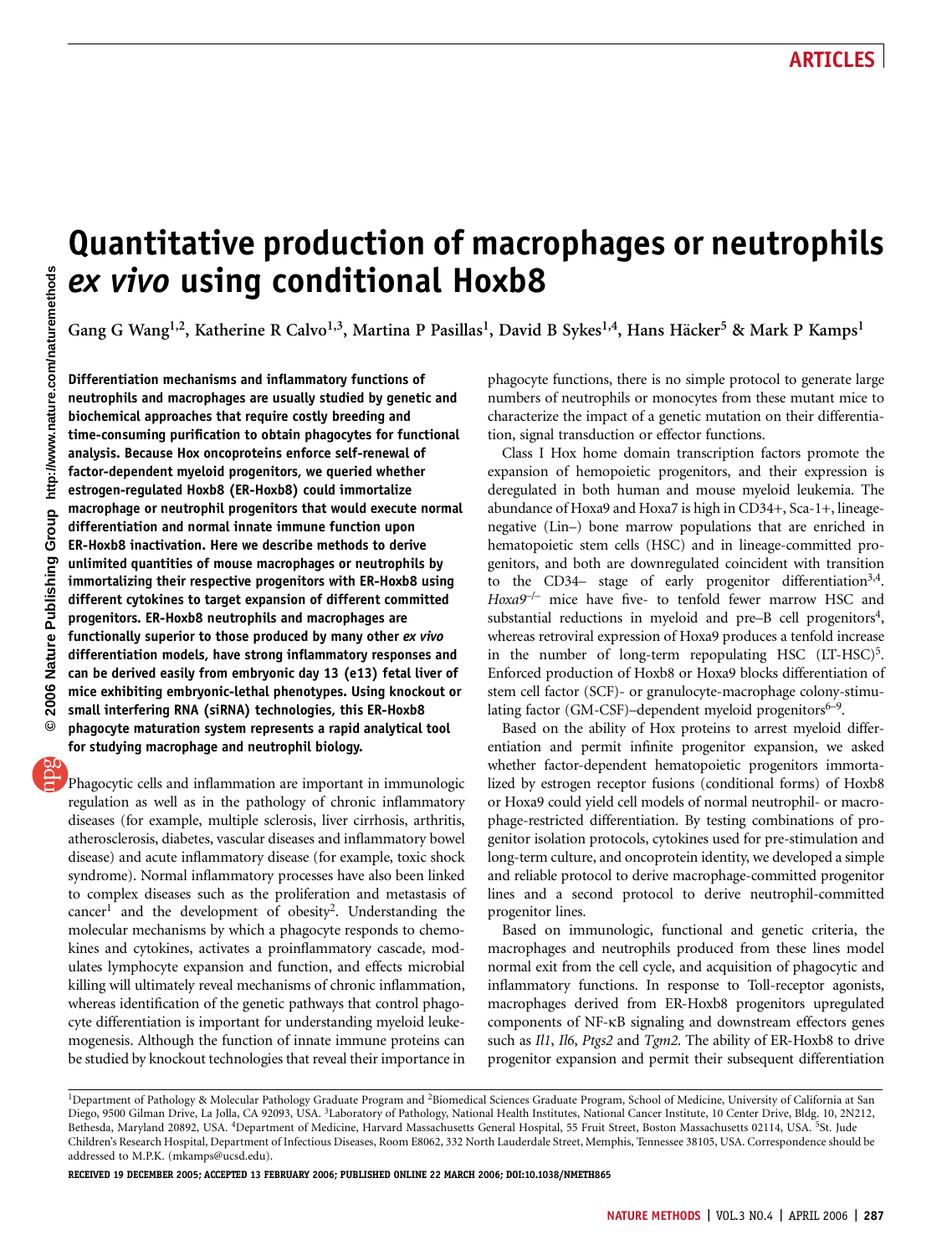# ARTICLES

Figure 1 | ER-Hoxb8 and ER-Hoxa9 function conditionally at the biochemical and cellular levels. (a) Estrogen-binding domain (ERBD) of the estrogen receptor fused to Hoxa9 or Hoxb8. Epitope tags, Flag and Glu-Glu (EE) are indicated on the left. HD represents the home domain. (b) Concentration-dependent transcriptional activity of ER-Hoxa9, measured as coactivation through TGAT-TTAT motifs in cooperation with E2a-Pbx1 in 293T cells. ER-Hoxb8 yielded a similar concentration-dependent activation curve. (c) Immortalization kinetics of GM-CSF–dependent progenitors after infection by ER-Hoxa9 or ER-Hoxb8 retrovirus in the presence of estrogen.



Retroviral infection was performed at day 0, and dashed lines signify duration of selection in G418. Inserted panel represents a western blot using anti-Hoxa9 (left) and anti-Flag (right) on G418-selected, immortalized progenitors. Immortalization kinetics and doubling times were somewhat faster for progenitors derived in SCF. (d) Proliferation of GM-CSF–dependent progenitors immortalized by ER-Hoxa9 or ER-Hoxb8 in continued presence or after withdrawal of estrogen (ES) on day 0.

to neutrophils or macrophages makes this model system an ideal tool to study myeloid differentiation as well as cell biology and inflammatory functions of macrophages and neutrophils.

### RESULTS

ER-Hoxb8 and ER-Hoxa9 exhibit estrogen-stimulated function We fused the estrogen-binding domain of the estrogen receptor (ER) to the N terminus of Hoxb8 and Hoxa9, added N-terminal epitope tags to facilitate subsequent identification, and expressed the fusion cDNAs using a murine stem cell virus (MSCV) retroviral expression vector (Fig. 1a). We measured estrogen-regulated transcriptional function of ER-Hoxb8 and ER-Hoxa9 by virtue of their ability to cooperate with activated forms of Pbx to activate transcription of a luciferase reporter driven by TGAT-TTAT Pbx-Hox motifs. Using this assay, ER-Hoxa9 and ER-Hoxb8 exhibited estrogen-dependent transcriptional activation of ten- and threefold, respectively, with half-maximal activation occurring at 10 nM estrogen (Fig. 1b).

### ER-Hoxb8 immortalizes neutrophil or macrophage progenitors

In the presence of  $1 \mu$ M estrogen, infection of primary marrow progenitors cultured in interleukin 3 (IL-3), SCF or GM-CSF with retrovirus expressing genes encoding ER-Hoxb8 or ER-Hoxa9 produced immortalized factor-dependent progenitors (Fig. 1c), which ceased proliferation (Fig. 1d) and exhibited terminal morphologic differentiation upon estrogen withdrawal (Fig. 2a). Progenitors were not immortalized when infections were performed in the presence of granulocyte colony stimulating factor (G-CSF) or macrophage colony stimulating factor (M-CSF). By testing different progenitor isolation protocols, cell culture conditions and ER-Hox fusion oncoproteins, we determined conditions for derivation of cell lines demonstrating quantitative neutrophil differentiation or quantitative macrophage differentiation. By using negative selection (removing MacI+, B220+, Thy1.2+ cells) of total bone marrow progenitors followed by a 2-d pre-expansion in SCF, IL-3 and IL-6, and immortalization with ER-Hoxb8 retrovirus in medium containing SCF as the only cytokine, immortalized



Figure 2 | SCF ER-Hoxb8 progenitors execute neutrophil differentiation and GM-CSF ER-Hoxb8 progenitors execute macrophage differentiation. (a) Morphological changes of SCF ER-Hoxb8 neutrophil progenitors (left six images) and GM-CSF ER-Hoxb8 macrophage progenitors (right six images) after 6 d of cell culture in the absence of estrogen. Identical magnifications were used within the context of the phase contrast, Wright-Giemsa and differentiation marker images. Scale bars, 30 µm. (b) FACS analysis of neutrophil and macrophage surface markers present on ER-Hoxb8 progenitors in the presences of estrogen (blue) or after the removal of estrogen for 6 d (red). Analyzed are Gr-1 (neutrophil differentiation antigen), F4/80 (macrophage differentiation antigen) and Mac1 (general myeloid differentiation antigen).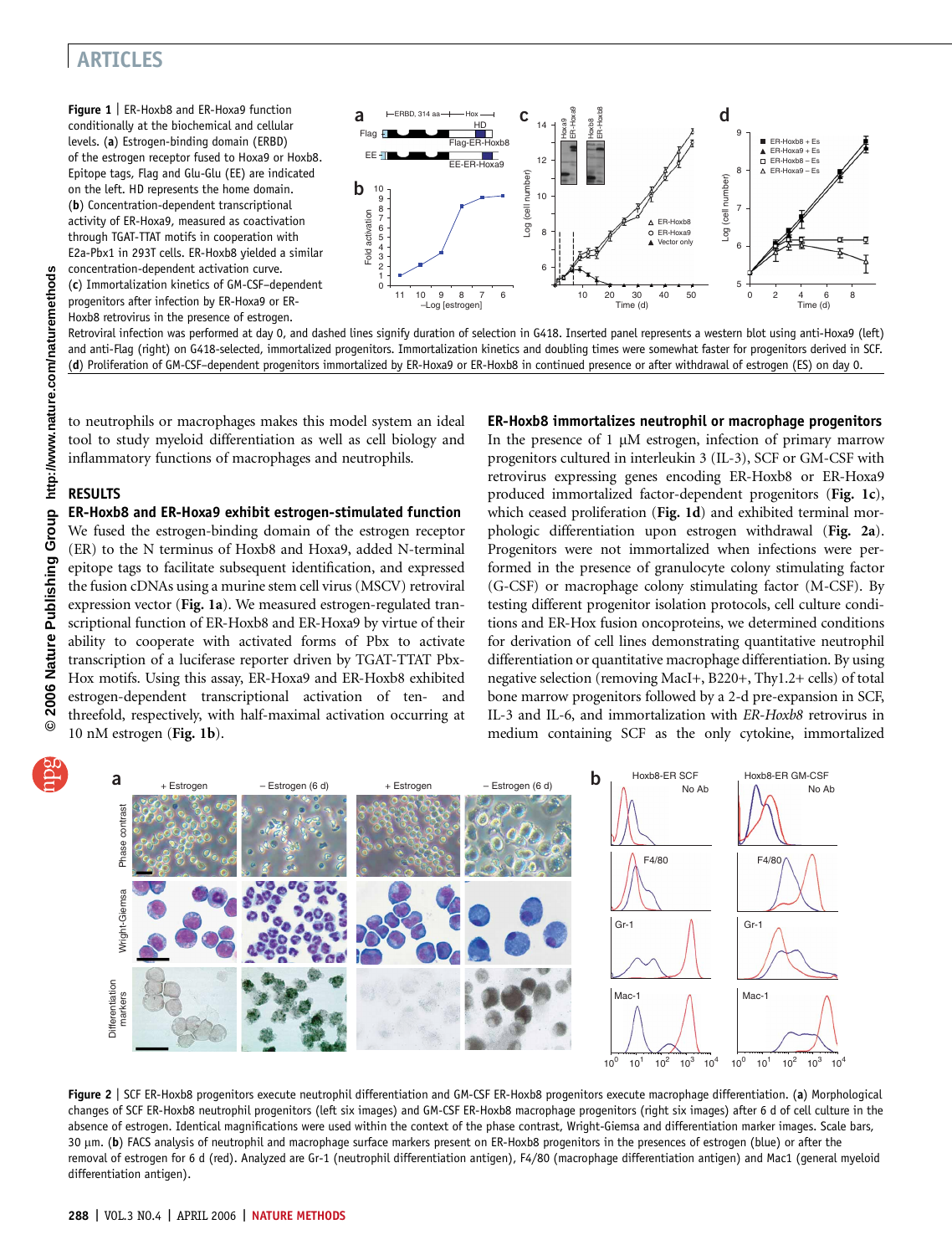progenitors differentiated into 98–99% neutrophils after estrogen withdrawal (1–2% mast cells with an occasional eosinophilic granulocyte; 4 of 4 clones; Fig. 2a). We named progenitors derived in this manner 'SCF ER-Hoxb8 progenitors'. SCF ER-Hoxb8 progenitors have proliferated over 9 months, maintaining both a normal 40-XX karyotype (19 of 20 chromosome spreads) and quantitative neutrophil differentiation. By contrast, when we purified total marrow progenitors by centrifugation onto Ficoll (no negative selection for MacI+ committed myeloid progenitors) and immortalized them with ER-Hoxb8 retrovirus in medium containing GM-CSF as the only cytokine, the progenitors are committed to macrophage differentiation at levels  $>$  99% (Fig. 2a; 10 of 10 clones). We named progenitors derived in this manner 'GM-CSF ER-Hoxb8 progenitors'. These progenitors have proliferated over two years (over 850 generations), maintaining a normal 40-XX karyotype (in 17 of 20 chromosome spreads; Supplementary Fig. 1 online) and quantitative macrophage differentiation. Therefore, ER-Hoxb8 progenitors do not become aneuploid as a requirement for immortalization, they do not become aneuploid at a substantial rate over long durations of passage, and they maintain stable commitment to lineage-restricted differentiation pathways.

We characterized neutrophil or macrophage progenitors immortalized by ER-Hoxb8 for surface antigens and enzyme activities characteristic of neutrophils or macrophages. Neutrophils produced by differentiation of SCF ER-Hoxb8 progenitors upregulated NADPH oxidase (Fig. 2a), the neutrophil surface antigen Gr-1 and the myeloid integrin Mac1, and downregulated the macrophage marker F4/80 (Fig. 2b). By contrast, macrophages produced by differentiation of GM-CSF ER-Hoxb8 macrophage progenitors exhibited activation of macrophage-nonspecific esterase (Fig. 2a), upregulation of F4/80 and Mac1 and downregulation of Gr-1 (Fig. 2b).

# ARTICLES

Contrasting the behavior of ER-Hoxb8, ER-Hoxa9 and ER-Hoxa7 progenitors exhibited principally biphenotypic neutrophil and macrophage differentiation regardless of the cytokine used during their derivation. Among 23 clones of GM-CSF ER-Hoxa9 progenitors, 4 exhibited strict neutrophil differentiation, 1 exhibited exclusive macrophage differentiation and 18 exhibited biphenotypic differentiation that favored production of neutrophils over macrophages. We continued characterization of ER–immortalized progenitors because they did not require cloning to select progenitors that differentiated into pure populations of neutrophils or macrophages, and because a simple change in experimental protocol allowed for derivation of either macrophage- or neutrophilcommitted progenitors.

### Genomic arrays demonstrate normal specific differentiation

We interrogated Affymetrix genome arrays (430 2.0 Array; over 34,000 mouse genes) with RNA from SCF ER-Hoxb8 progenitors undergoing neutrophil differentiation and from GM-CSF ER-Hoxb8 progenitors undergoing macrophage differentiation (Supplementary Tables 1–4 online) and compared expression of 130 macrophage-specific, neutrophil-specific or general myeloid genes (Fig. 3). Il8rb, Ltf, Lrg1, CD177, Camp, Lcn2 and other neutrophil marker genes were upregulated selectively during differentiation of SCF ER-Hoxb8 neutrophil progenitors whereas Mmp12, Cd68, Msr1, Msr2, Mgl2, Itgax (CD11c), Clec4n and other macrophage-specific marker genes were upregulated selectively with differentiation of GM-CSF ER-Hoxb8 macrophage progenitors (Supplementary Tables 1 and 2). The monocytic lineage markers Irf8, Emr1 (F4/80) and Tcfec (also known as Tfec) were expressed at high levels in undifferentiated GM-CSF ER-Hoxb8 progenitors, demonstrating their commitment to



Figure 3 | Lineage-specific gene expression in SCF ER-Hoxb8 neutrophil progenitors and GM-CSF ER-Hoxb8 macrophage progenitors. (a,b) Affymetrix gene arrays were used to quantify the expression levels of 130 myeloid genes in a ER-Hoxb8 SCF neutrophil cell line (a) and a GM-CSF ER-Hoxb8 macrophage cell line (b) in the presence of estrogen (blue) and at 6 d of differentiation after estrogen withdrawal (red). Genes plotted are underlined with the categories in Supplementary Table 3. The y-axis plots the relative abundance of RNA, with blue designating basal levels in undifferentiated progenitors and red designating levels in differentiated cells after 6 d of estrogen withdrawal.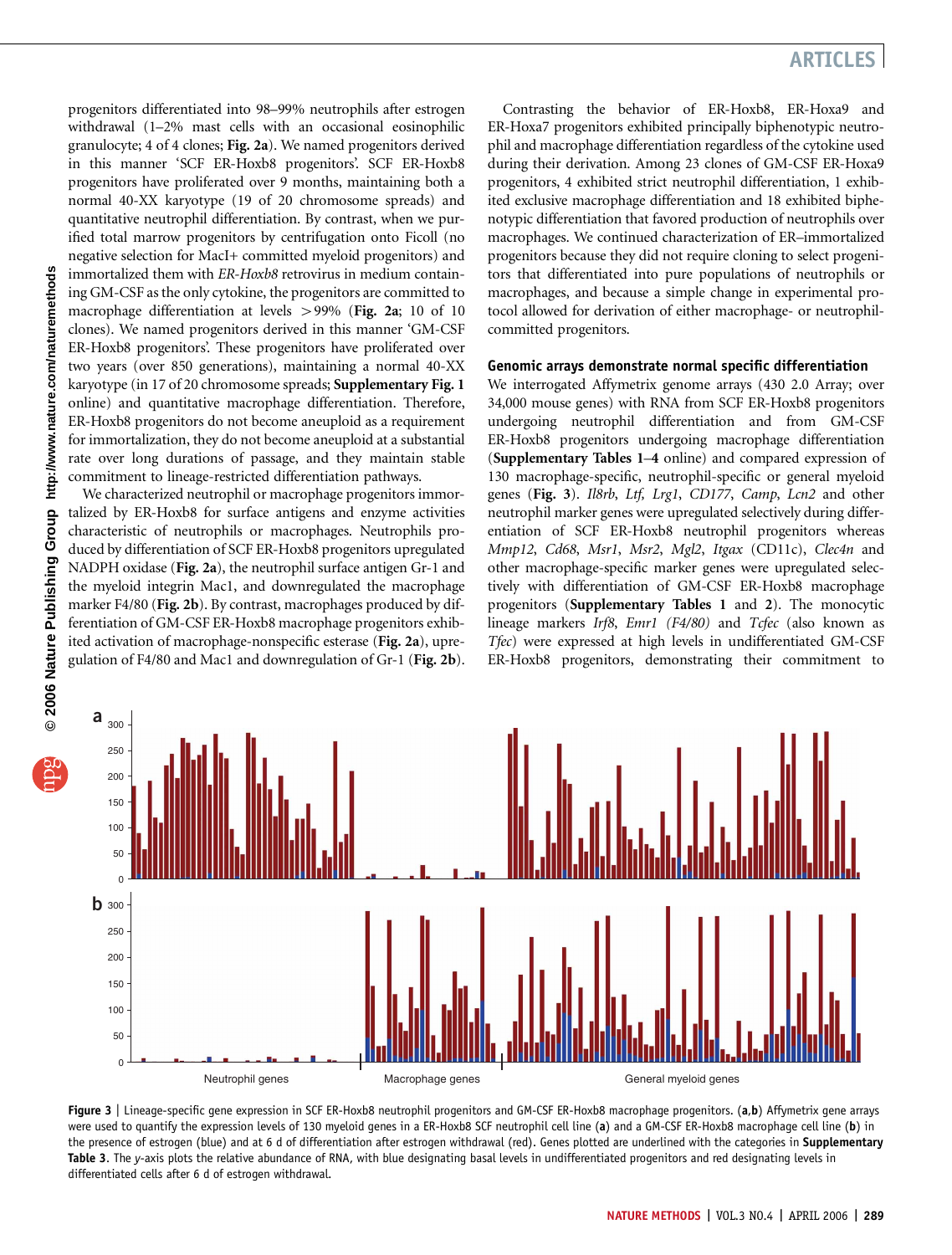# ARTICLES



Figure 4 | SCF ER-Hoxb8 progenitors behave as GMP, retaining an ability to differentiate into eosinophils and macrophages. SCF ER-Hoxb8 progenitors were permitted to differentiate in SCF medium supplemented with the lineage-specific cytokines GCSF, IL5, MCSF and GM-CSF, as indicated above the images. Cells were photographed 6 d after differentiation was initiated by removal of estrogen. In the column labeled 'SCF+IL5', a developing eosinophil is magnified at lower left. All photographs within the ''Visible'' and ''Wright-Giemsa'' series are presented at identical magnifications. Proportions of mature cell types within cell cultures after 6 d of differentiation are indicated below each column. Scale bars, 30 µm.

macrophage differentiation (Supplementary Table 1). Other common myeloid differentiation marker genes were upregulated during maturation of both progenitor cell types (Fpr1, Fpr-rs2, Mrc1, Tlr2, Mmp8, Itgam, Fgr, Lgmn), whereas common promyelocytic genes, including *Mpo*, *Prt3*, *Ela2* and *Cnn3* were strongly downregulated (Supplementary Table 1). Dynamic regulation of neutrophil, macrophage and general myeloid markers demonstrates that both the SCF and GM-CSF ER-Hoxb8 progenitors execute normal differentiation programs. We verified changes in gene expression predicted by Affymetrix arrays for the macrophage scavenger receptor (Msr1) and the transcription factors Rel-B and Jun using immunoblotting, for CD11c using fluorescence-activated cell sorting (FACS) analysis, and for Gfi1, Myb, Nolc1, Ela2 and Fos by northern blotting (Supplementary Fig. 2 online).

GM-CSF ER-Hoxb8 macrophage progenitors were positioned at a later stage of myeloid differentiation than were SCF ER-Hoxb8 neutrophil progenitors. They exhibited high basal levels of a subset of late differentiation genes, such as Lyzs, Gsn, Cd14, Lilrb4, Pira1, Pira6, Pilrb, Gp49b1 and Gpnmb that were not expressed in SCF ER-Hoxb8 neutrophil progenitors, but were strongly upregulated SCF ER-Hoxb8 neutrophil progenitors during their subsequent differentiation (Fig. 3). SCF ER-Hoxb8 neutrophil progenitors expressed the stem cell genes Cd34, Flt3, Calcr1, C1qr1, Sox4, Hmgn1, Hmga2, Meis1, Erg and Nrip1, which were not expressed in GM-CSF ER-Hoxb8 macrophage progenitors and were shut off during differentiation of SCF ER-Hoxb8 neutrophil progenitors (Supplementary Table 1). The more committed differentiation stage of GM-CSF ER-Hoxb8 progenitors was mirrored by their lower expansion potential; inactivation of ER-Hoxb8 in GM-CSF progenitors resulted in cell cycle arrest after only a fourfold expansion, whereas inactivation of ER-Hoxb8 in SCF ER-Hoxb8 neutrophil progenitors was followed by a 90-fold expansion.

Regardless of their striking difference in expansion potential, promyelocytic genes, cell cycle genes and genes encoding cell cycle regulators were downregulated coincident with upregulation of differentiation genes in both progenitor types (Supplementary Fig. 3 online). Cell cycle genes (for example, Ccnb1 (also known as CycB1) and Mcm2), as well as Myc target genes (for example, Nolc1 and Shmt2) fell in parallel with expression of  $Myc$ ,  $Myb$ ,  $Ruvbl1$  and Ruvbl2. Expression of the Myb targets, Ela2, Ctsg, Prtn3 and Mpo fell in parallel with Myb. Synchronous expression of terminal differentiation genes Fpr1, Fpr-rs2, Clec7A, Mrc1 and Fgr paralleled that of the leucine zipper transcription factor genes Atf3, JunB, Fos and Jund1. This suggests that a broad program of cell cycle gene down-regulation and differentiation gene upregulation (Supple**mentary Table 2**) is driven by downregulation of  $Myc$  and  $Myb$  and upregulation of genes encoding bZIP transcription factors $10-12$ .

Genes controlling divergent aspects of neutrophil and macrophage biology were regulated normally in this cell differentiation model (Supplementary Tables 1–3). Maturing phagocytes upregulated genes encoding proteins involved in adhesion (Itgax, Itgam, Gpnmb, Bst1), migration (Cd74, Ccr1, Ccr5), phagocytosis (Sirpb1, Clec4b, Clec4a3), activation (Clec2i), pathogen pattern recognition (Mgl2, Clec4d, Mrc1, Clec7a, Fpr1, Fpr-r2, Bst1), recognition of necrotic cell debris (Msr1, Msr2, Cd68), T-cell activation (Il18 and genes encoding major histocompatibility complex (MHC) class II antigens E $\alpha$ , A $\beta$ 1, A $\alpha$ , E $\alpha$ , E $\beta$ 1, DM loci  $\alpha$  and  $\beta$ 2), MHC class I recognition (Pira1, Pilra, Pira6, Pilrb1, Pirb5), migration (Cxcl2, Ccr2), bacterial killing (Ngp, Camp), opsinophagocytosis (C3, C3ar1), proteolysis and MHC class II peptide generation (Lgmn, Mmp9), protease inhibition (Stfa1, Stfa2l1, StfA3, Timp2, Expi1), nitric oxide biosynthesis (Arg2, Pdi4), metal ion transport (Slc11a1, Ltf) and receptor signaling via tyrosine kinases (Hck, Fgr).

### SCF ER-Hoxb8 progenitors mimic the GMP stem cell

Although expression of promyelocytic genes (for example, Mpo and Prt3) established SCF ER-Hoxb8 progenitors as myeloid, their expression of multipotent stem cell genes Flt3, CD34, Meis1 and Hmgn1, coupled with their negligible basal expression of any terminal differentiation gene and their low level of differentiation to mast cells and eosinophils (<2%), suggested they might retain the ability to execute alternative differentiation fates in response to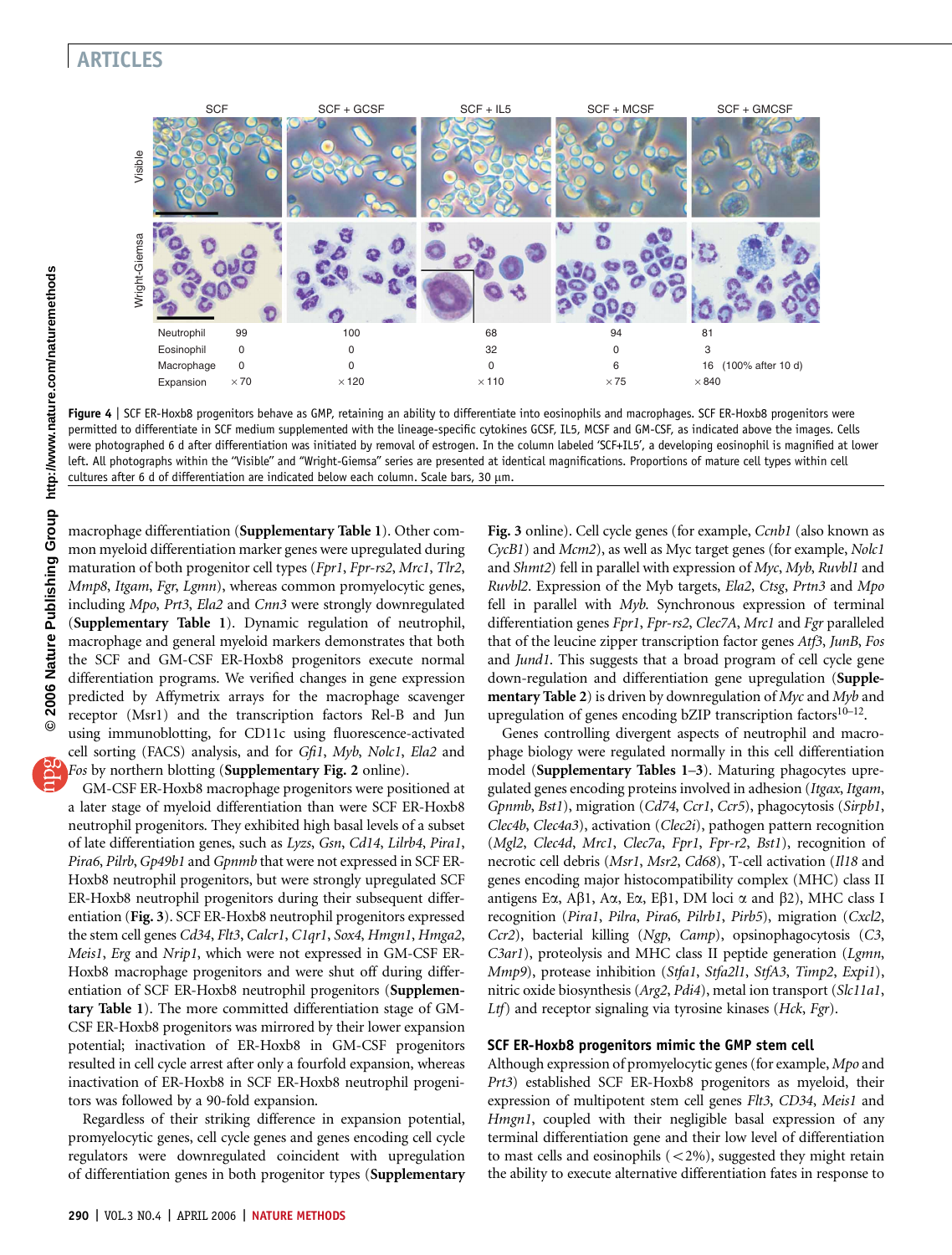

Figure 5 | Re-expression of TRAF3 restores the signaling defect in CpGinduced transactivation of Ifn and IL-10 genes in Traf3<sup>-/-</sup> macrophages produced by ER-Hoxb8. Wild-type (WT) and Traf3<sup>-/-</sup> ER-Hoxb8-immortalized macrophage progenitor cells (cultured in GM-CSF) were transduced with MSCV-Puro retroviral vectors encoding HA-tagged TRAF3 or a control empty vector and selected with puromycin<sup>13</sup>. (a) TRAF3 expression was measured by intracellular staining with anti-HA antibodies using flow cytometry, and is presented as fluorescence intensity vs. cell number. (b) HA-TRAF3 expression in  $Traf3^{-/-}$  progenitors transduced with control vector or the HA-TRAF3 expression vector after differentiation for 6 d in the absence of estrogen. Cell lysates were analyzed by immunoblotting, using antibodies to HA and p38. (c) Differentiated ER-Hoxb8 macrophages were stimulated with CpG-DNA and analyzed for interferon and IL-10 production by bioassay and ELISA, respectively. ND, not detectable.

other lineage-specific cytokines. To test this hypothesis, we allowed SCF ER-Hoxb8 progenitors to differentiate in SCF medium supplemented with G-CSF, IL-5, M-CSF, GM-CSF or erythropoietin (Fig. 4). Inclusion of G-CSF augmented chromatin condensation and increased expansion from 70- to 120-fold. Inclusion of IL-5 induced eosinophilic granules in one-third of maturing granulocytes. Inclusion of GM-CSF increased expansion to 830-fold and produced 16% macrophages. Southern blots demonstrated the same unique retroviral integration site in macrophages derived from differentiation in GM-CSF as for neutrophils derived by differentiation in SCF, proving the multipotent nature of this progenitor (data not shown). M-CSF did not alter expansion, but induced 6% of progenitors to mature as macrophages. Erythropoietin had no impact on neutrophil-committed differentiation. Thus, SCF ER-Hoxb8 progenitors are similar to granulocytemacrophage progenitors (GMP), which retain the ability to differentiate into eosinophils, neutrophils or macrophages.

### ER-Hoxb8 macrophages exhibit robust inflammatory responses

We evaluated the inflammatory response of ER-Hoxb8 macrophages by measuring gene activation in response to lipopolysaccharide, an activator of toll-like receptor 4 (TLR4) and bacterial lipoprotein (BLP), an activator of toll-like receptor 2 (TLR2). Lipopolysaccaride activated strong transcription of the genes encoding members of the NF-kB, Stat, Jun and Egr families of transcription factors (Supplementary Fig. 4 online), as well as over 50 genes encoding mediators of inflammation (Supplementary

### **ARTICLES**

Table 4), including coactivators of T-cell migration and proliferation (Tnfsf9, Il12b, Il23), monocyte chemokines (Ccl2, Ccl3, Ccl5, Ccl7) and pleotropic cytokines (Ifnb, Tnfa, IL6, IL1a, IL1b, LIF).

### ER-Hoxb8 immortalizes e13 fetal liver progenitors

A useful application of the ER-Hoxb8 system would be to immortalize progenitors from mice carrying transgenic or knockout alleles designed to address immunologic and inflammatory functions, particularly those from mice that are difficult to breed or have poor survival rates. To address this issue, we tested whether macrophages produced by maturation of ER-Hoxb8 GM-CSF progenitors from Traf $3^{-/-}$  mice would exhibit a signaling defect that could be corrected by expression of wild-type Traf3 in trans. TRAF3 is essential for induction of type I interferons and the anti-inflammatory cytokine IL-10, but is dispensable for induction of proinflammatory cytokines<sup>13</sup>. Traf3<sup>-/-</sup> mice die shortly after birth from hypoglycemia and a runting disease that prevents the generation of substantial numbers of macrophages from  $Traf3^{-/-}$  mice. We infected  $Traf3^{-/-}$  e13 fetal liver progenitors with ER-Hoxb8 retrovirus and observed progenitor immortalization. To reconstitute Traf3, we expressed hemagglutinin (HA)-tagged Traf3 by infection with an MSCV-based retroviral vector (Fig. 5a). Expression of the gene encoding HA-TRAF3 persisted in differentiated monocytes produced by estrogen withdrawal (Fig. 5b). We stimulated the differentiated ER-Hoxb8  $Traf3^{-/-}$  monocytes and their siblings expressing HA-TRAF3 with CpG-DNA (TLR9 agonist) and measured interferon and IL-10 production by bioassay and enzymelinked immunosorbent assay (ELISA), respectively. Whereas  $Traf3^{-/-}$  macrophages produced no interferon or IL-10, we detected robust expression in wild-type cells and in  $Traf3^{-/-}$  macrophages reconstituted with HA-TRAF3 (Fig. 5c). Thus, ER-Hoxb8–immortalized e13 fetal liver progenitors can be prepared from knockout mice whose lethal genetic phenotype would preclude extensive ex vivo studies. Then function encoded by the genetic knockout can be reconstituted in ER-Hoxb8 progenitors, and the abundant source of phagocytes generated by the system provides a convenient means to study functional properties of the knockout protein in mature phagocytes.

### **DISCUSSION**

Here we describe a rapid and convenient method to produce unlimited macrophages or neutrophils from mice surviving past e13, a method that overcomes the considerable time, cost and animal mortality involved in using mice as a source of mature phagocytes. Macrophage differentiation of ER-Hoxb8 GM-CSF progenitors is at least as good as that produced by tetradecanoyl phorbol myristyl acetate (TPA) treatment of HL60 cells, IL6 treatment of M1 acute myelocytic leukemia (AML) cells, or M-CSF treatment of Hoxa9 progenitors. Although each of these other models of macrophage differentiation is accompanied by upregulation of Egr1, Egr2, Atf3, Fos, Jun and RelB and downregulation of  $Myb$  and  $Myc$  transcription<sup>10–12</sup>, they also yield heterogeneous morphologies accompanied by considerable apoptosis, likely to be the result of an incomplete differentiation program that is counteracted by the presence of active oncoproteins. The functional maturation of neutrophils derived from ER-Hoxb8 SCF progenitors is stronger than that produced by G-CSF–induced differentiation of either 32D progenitors or Hoxa9 progenitors. The 32D progenitors fail to upregulate secondary granule genes such as Ltf,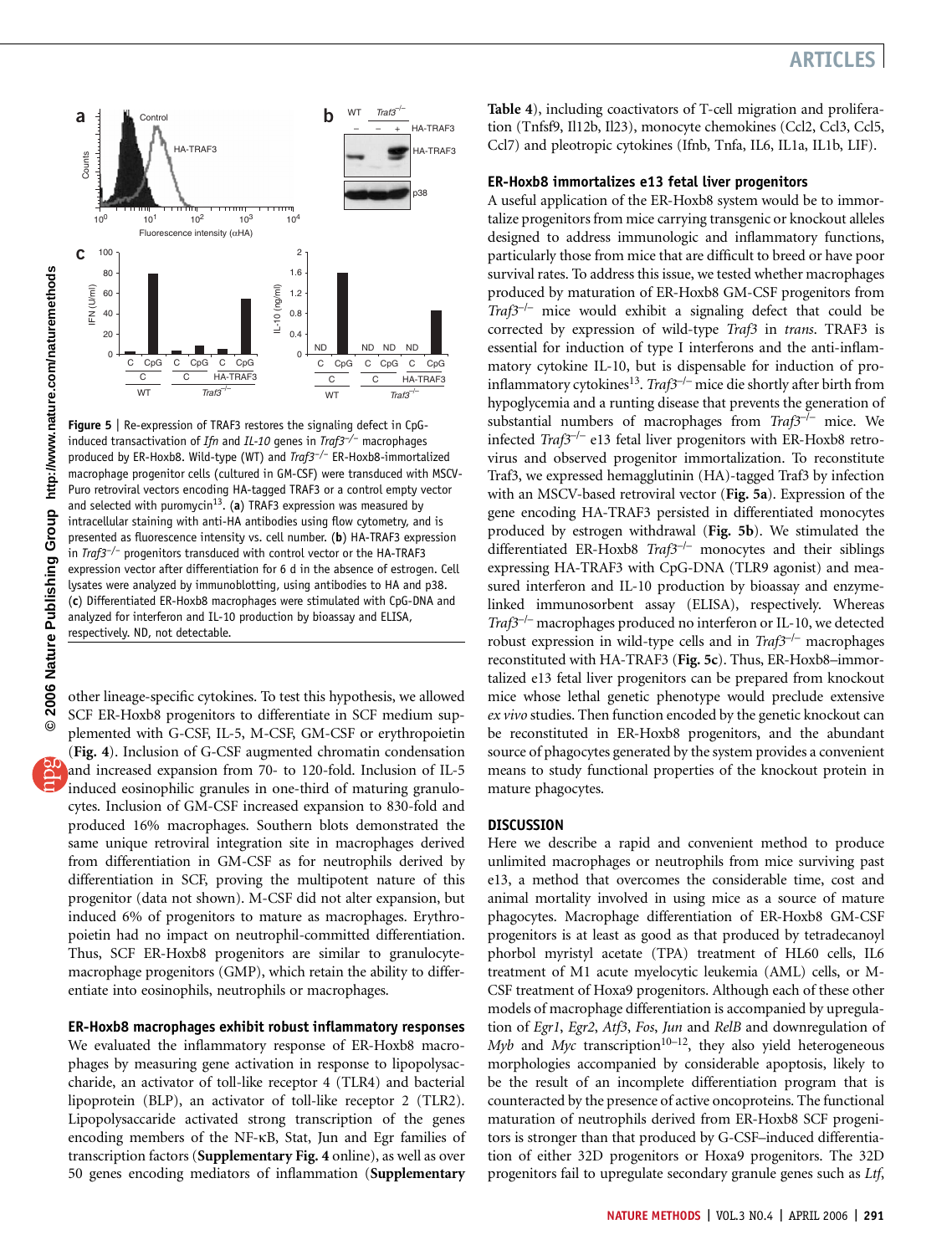## ARTICLES

and Hoxa9 progenitors fail to downregulate Myb and the promyelocytic genes Ela2 and Mpo, and fail to upregulate the secondary granule gene Ltf. The incomplete transcriptional modeling of these inducible cell lines is likely due to the persistent oncoprotein activity during differentiation induction, which contrasts the complete inactivation in oncoprotein-ER fusions. All-trans retinoic acid (ATRA)-induced differentiation of GM-CSF–dependent EPRO promyelocytes $^{14}$  yields results comparable to those observed with ER-Hoxb8, and notably, also inactivates the intrinsic oncoprotein (a dominant-negative retinoic acid receptor  $\alpha$ ), in the presence of supra-physiologic levels of ATRA.

Other conditional oncoproteins described to date have not evidenced reproducible derivation of lineage-specific progenitors that execute normal differentiation. Avian v-Myb–ER immortalizes primary chicken monocyte progenitors that differentiated, unexpectedly, into multinucleated giant cells similar to bonemarrow–derived osteoclasts<sup>15</sup>. Their expansion in the presence of estrogen is also limited to  $10<sup>7</sup>$  cells. Mll-Enl-ER (tamoxifen-regulated) immortalizes a biphenotypic progenitor that requires 14 d to exit the cell cycle after removal of tamoxifen, and to differentiate into neutrophils and monocytes<sup>16</sup>. Terminal differentiation of progenitors immortalized by E2a-ER-Pbx1 is variable (5–12 d), and although derivation of neutrophil-committed progenitors is frequently observed using the  $\Delta 1$  E2a-Pbx1 mutant, derivation of macrophage-committed progenitors is rare<sup>17</sup>, an observation somewhat akin to the behavior of ER-Hoxa9 in this study, which yielded mostly biphenotypic progenitors, a lower number of neutrophil-committed progenitors and rare monocyte-committed progenitors. Therefore, oncoprotein-specific functions dictate the expansion potential, differentiation stage and differentiation fate of immortalized progenitors. ER-Hoxb8 has the advantage of targeting or programming progenitors so that its subsequent inactivation results in their predictable differentiation into neutrophils or macrophages.

ER-Hoxb8 is unique in being able to target two different types of progenitors, one producing macrophages and another producing neutrophils under defined cell-culture conditions. These properties will be useful for investigations into the differentiation, signaling and effector mechanisms of phagocytes, and having an infinite supply of cells will permit functional analysis by classical biochemistry or molecular biology approaches. One clear application of this system is to understand how Hox oncoproteins maintain the undifferentiated state in human myeloid leukemia, a goal that can now be approached by determining the biochemical link between Hox activity and maintaining transcription of other proto-oncogenes involved in cancer and stem cell expansion, such as  $Myb^{18-21}$ ,  $Myc^{22}$ , Ruvbl1 (ref. 23), Gfi1 (ref. 24) and Hmgb3 (ref. 25). A second application is to understand transcriptional mechanisms governing terminal phagocyte differentiation, such as those controlling activation of  $Lfn$ , the pattern recognition gene Fpr, or the antimicrobial gene Camp. Studies focused on macrophage differentiation lack easily derived model systems<sup>14</sup>. A third application is to identify new genes controlling phagocyte differentiation, an example of which may be 30-fold upregulation of the dual-specificity phosphatase  $Dusp1$  (cell cycle regulation<sup>26</sup>) and strong downregulation of the tyrosine phosphatase Ptpn1.

The accuracy of ER-Hoxb8 progenitors in modeling normal differentiation suggests it should be possible to derive hematopoietic progenitors that model erythroid, megakaryocytic or lymphoid

differentiation, or even epithelial progenitors that model breast ductal formation or colonic microvillar differentiation using conditional oncogenes that are native to tumors within these progenitors coulpled with cytokines that drive their normal expansion. Such models of tissue differentiation would be useful tools in understanding the biochemistry and genetics of how oncogenes enforce the stem-cell phenotype, as well as in understanding the functions of differentiated cell types that are difficult to culture from native sources.

### **METHODS**

General methods. We performed spectral karyotype analysis<sup>27</sup> and northern blots<sup>28</sup> as described previously. For western blotting, we used antibodies to Hoxa9, Flag, HA, RelB, Jun, RelA and Msr1 as described previously<sup>6,17,29,30</sup>. FACS analysis, Wright-Giemsa staining, the nitroblue tetrazolium reduction (NBT) assay and the nonspecific esterase (NSE) assay were performed as described previously $17$ .

Derivation of SCF-dependent neutrophil progenitors using negative selection of progenitors followed by cytokine prestimulation and cultivation in SCF. We harvested bone marrow from the femur and tibia of female Balb/c mice and obtained lineage-negative progenitors by negative selection using an antibody cocktail reactive against MacI, B220 and Thy1.2 followed by removal of lin+ cells on a magnetic column (Stemcell Technologies). We pre-stimulated progenitors for 48 h in Iscoves modified Dulbecco medium (IMDM) containing 15% fetal bovine serum (FBS), 1% penecillin-streptomycin-glutamine (PSE; Gibco), 50 ng/ ml stem cell factor (SCF), 25 ng/ml IL-3 and 25 ng/ml IL-6. We infected 25,000 marrow progenitors with 1 ml ER-Hoxb8 retrovirus by spinoculation (2,500g, 2 h, 22 $^{\circ}$ C) in the presence of lipofectamine (1:1,000; Gibco), as described in **Supplementary Methods**. We culture the infected progenitors in OptiMem medium containing 10% FBS, 1% PSE, 10 ng/ml SCF, 30  $\mu$ M  $\beta$ -mercaptoethanol (1 μl into 500 ml medium), and 1 μM β-estradiol (estrogen; Sigma). We approximated an infection efficiency of 10% based on comparison of the initial rates of progenitor outgrowth in the presence or absence of G418 selection. We enriched immortalized myeloid progenitors by the serial passage of nonadherent cells every 3 d into new 12-well tissue culture plates. Immortalized progenitors predominated cultures infected by Hox-ER retroviruses by day 14 (cell generation time 18–20 h), whereas control cultures had reduced proliferation and stopped dividing by day 21. If GM-CSF was substituted for SCF during selection of immortalized progenitors in this protocol, clones yielding biphenotypic differentiation to neutrophils and macrophages arose. A detailed protocol is available in Supplementary Methods.

Derivation of macrophage-committed progenitors immortalized by ER-Hoxb8 or of biphenotypic, neutrophil or macrophage progenitors immortalized by Hoxa9-ER. We isolated bone marrow from the femurs of mice after ammonium sulfate lysis of red blood cells and centrifugation onto a cushion of Ficoll-Paque (Pharmacia). Ficoll-purified progenitors can be used directly or pre-stimulated 48 h in 50 ng/ml SCF, 25 ng/ml IL3 and 25 ng/ml IL6. We subjected 100,000 Ficoll-purified mononuclear cells to spinoculation with 1 ml of ER-Hoxb8 retrovirus. We cultured infected progenitors in 'myeloid cell medium' (RPMI 1640 with